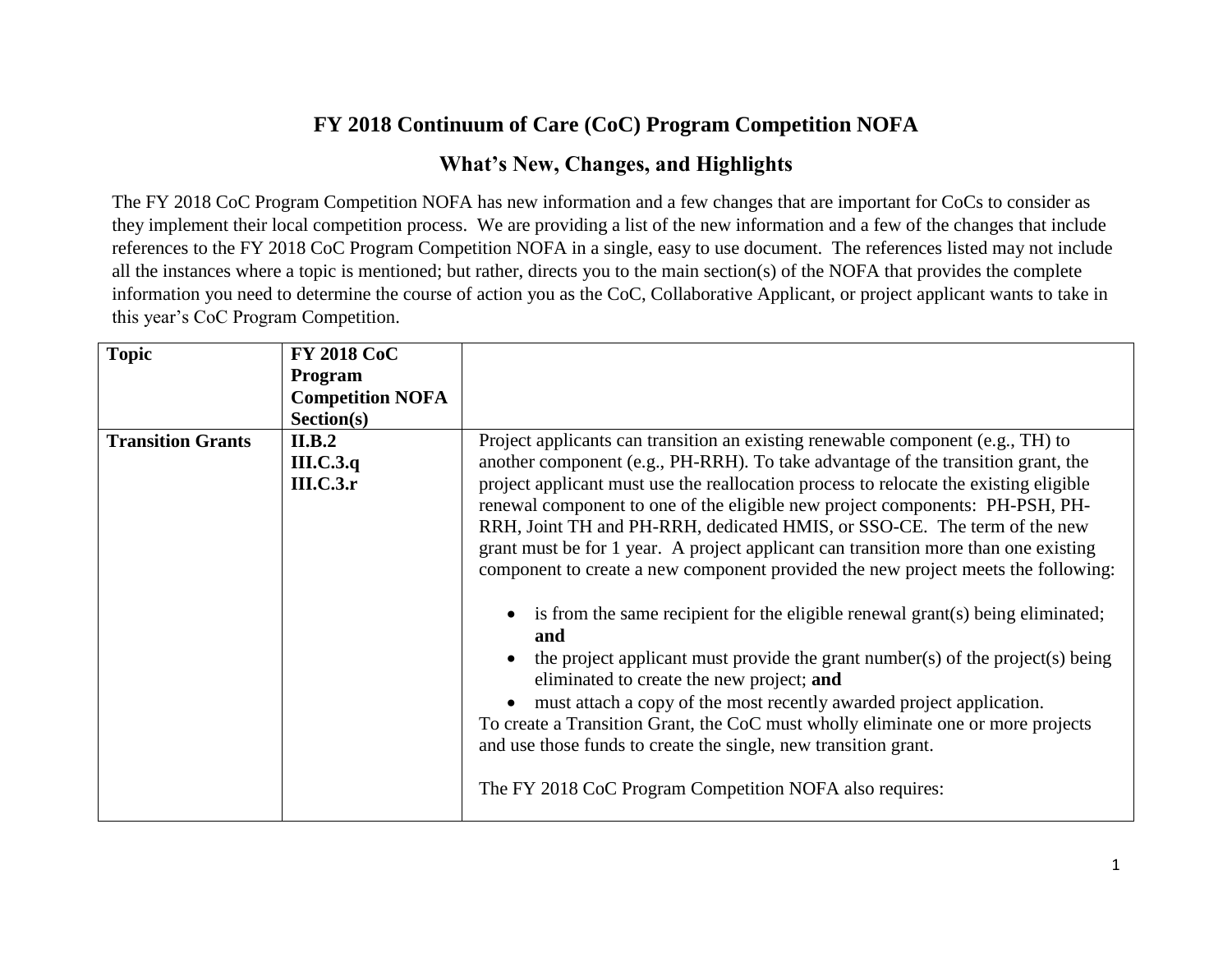|                          |                  | • No more than 50 percent of each transition grant may be used for costs of<br>eligible activities of the program component originally funded;<br>transition grants in this Competition are eligible for renewal in subsequent<br>fiscal years for eligible activities of the new program component; and<br>to be eligible to receive a transition grant, the renewal project applicant must<br>have the consent of its Continuum of Care and meet the standards outlined in<br>Section III.C.3.r of the NOFA. |
|--------------------------|------------------|----------------------------------------------------------------------------------------------------------------------------------------------------------------------------------------------------------------------------------------------------------------------------------------------------------------------------------------------------------------------------------------------------------------------------------------------------------------------------------------------------------------|
|                          |                  | Transition grants must meet all FY 2018 CoC Program Competition eligibility and                                                                                                                                                                                                                                                                                                                                                                                                                                |
|                          |                  | threshold requirements and if conditionally selected:                                                                                                                                                                                                                                                                                                                                                                                                                                                          |
|                          |                  | the operating year start date of the new grant will be the date after the end of<br>the pervious grant term for the expiring component;                                                                                                                                                                                                                                                                                                                                                                        |
|                          |                  | if more than one eligible renewal project was reallocated to create a single                                                                                                                                                                                                                                                                                                                                                                                                                                   |
|                          |                  | transition grant, HUD will use the day after the end of the earliest expiring<br>grant term; and                                                                                                                                                                                                                                                                                                                                                                                                               |
|                          |                  | the project will have 1 year to fully transition from the original component to<br>$\bullet$                                                                                                                                                                                                                                                                                                                                                                                                                   |
|                          |                  | the new component that must take place during the normal operating year.                                                                                                                                                                                                                                                                                                                                                                                                                                       |
|                          |                  | Transition grants cannot use the consolidation process in the FY 2018 CoC Program<br>Competition.                                                                                                                                                                                                                                                                                                                                                                                                              |
| <b>Domestic Violence</b> | II.B.3           | Up to \$50 million is available for the DV Bonus which will provide housing and                                                                                                                                                                                                                                                                                                                                                                                                                                |
| (DV) Bonus               | <b>II.B.10.e</b> | services to survivors of domestic violence, dating violence, and stalking. A CoC may                                                                                                                                                                                                                                                                                                                                                                                                                           |
|                          | III.C.3.g.       | apply for up to 10 percent of its Preliminary Pro Rata Need (PPRN), or a minimum of                                                                                                                                                                                                                                                                                                                                                                                                                            |
|                          | V.B.3.a.(4)      | \$50,000, whichever is greater, or a maximum of \$5 million. A CoC may apply for one                                                                                                                                                                                                                                                                                                                                                                                                                           |
|                          | V.B.3.a.(6)      | of each of the following types of projects which are limited to a 1-year funding request                                                                                                                                                                                                                                                                                                                                                                                                                       |
|                          | V.C.3.b.(4)(d)   | and must follow the Housing First approach:                                                                                                                                                                                                                                                                                                                                                                                                                                                                    |
|                          | VIII.A.2.e       |                                                                                                                                                                                                                                                                                                                                                                                                                                                                                                                |
|                          |                  | Rapid Re-housing (PH-RRH) projects.                                                                                                                                                                                                                                                                                                                                                                                                                                                                            |
|                          |                  | Joint TH and PH-RRH component projects as defined in Section II.C.3.m of<br>this NOFA.                                                                                                                                                                                                                                                                                                                                                                                                                         |
|                          |                  | SSO Projects for Coordinated Entry (SSO-CE) to implement policies,                                                                                                                                                                                                                                                                                                                                                                                                                                             |
|                          |                  | procedures, and practices that equip the CoC's coordinated entry to better meet                                                                                                                                                                                                                                                                                                                                                                                                                                |
|                          |                  | the needs of survivors of domestic violence, dating violence, sexual assault, or                                                                                                                                                                                                                                                                                                                                                                                                                               |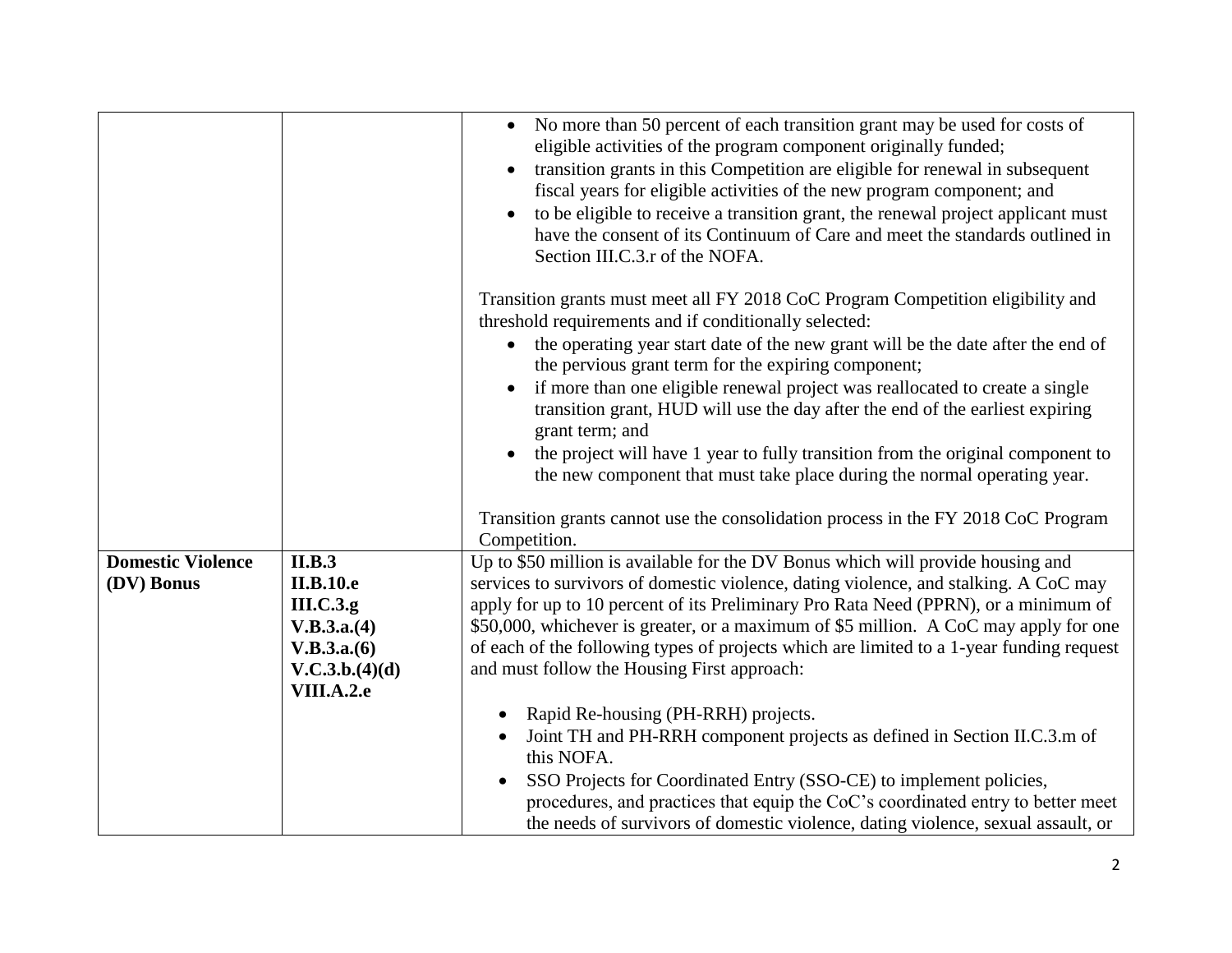|                       |                  | stalking (e.g., to implement policies and procedures that are trauma-informed,<br>client-centered or to better coordinate referrals between the CoC's coordinated<br>entry and the victim service providers coordinated entry system where they are<br>different).                                                                                                                                                                  |
|-----------------------|------------------|-------------------------------------------------------------------------------------------------------------------------------------------------------------------------------------------------------------------------------------------------------------------------------------------------------------------------------------------------------------------------------------------------------------------------------------|
|                       |                  | CoC may apply to expand an existing renewal project in accordance with Section<br>III.C.3.i of the NOFA, that is not dedicated to serving survivors of domestic violence,<br>dating violence, sexual assault, or stalking that meet the definition of homeless in<br>paragraph (4) of 24 CFR 578.3 to dedicate additional units, beds, persons served, or<br>services provided to existing program participants to this population. |
|                       |                  | DV Bonus projects will be reviewed for eligibility and threshold requirements and will<br>be selected based on the CoC Application score plus other criterion specified in Section<br>III.B.10.e of the NOFA. CoCs are required to rank all DV Bonus projects on the New<br>Project Listing of the CoC Priority Listing with a unique rank number.                                                                                  |
| <b>Consolidations</b> | <b>II.B.4</b>    | Eligible renewal project applicants will have the ability to consolidate two or more                                                                                                                                                                                                                                                                                                                                                |
|                       | <b>III.C.3.d</b> | eligible renewal projects (but no more than four projects) into one project application                                                                                                                                                                                                                                                                                                                                             |
|                       | V.B.2.b.(4)      | during the application process. Prior to beginning the consolidation process in the                                                                                                                                                                                                                                                                                                                                                 |
|                       | V.B.3.a.(7)      | project application, the applicant should consult with the local HUD field office to                                                                                                                                                                                                                                                                                                                                                |
|                       |                  | ensure each project is eligible to be consolidated. The projects being combined during a                                                                                                                                                                                                                                                                                                                                            |
|                       |                  | grant consolidation will continue uninterrupted. To be eligible for consolidation,                                                                                                                                                                                                                                                                                                                                                  |
|                       |                  | projects must have the same recipient and be for the same component; and they will be                                                                                                                                                                                                                                                                                                                                               |
|                       |                  | funded in this competition only with FY 2018 funds (meaning no funds recaptured                                                                                                                                                                                                                                                                                                                                                     |
|                       |                  | from prior years will be awarded to the project). HUD will not permit projects that<br>have the following characteristics to consolidate:                                                                                                                                                                                                                                                                                           |
|                       |                  |                                                                                                                                                                                                                                                                                                                                                                                                                                     |
|                       |                  | outstanding audit or monitoring findings;                                                                                                                                                                                                                                                                                                                                                                                           |
|                       |                  | outstanding obligation to HUD that is in arrears,                                                                                                                                                                                                                                                                                                                                                                                   |
|                       |                  | unresolved construction delays,                                                                                                                                                                                                                                                                                                                                                                                                     |
|                       |                  | history of poor financial management/drawdown issues,                                                                                                                                                                                                                                                                                                                                                                               |
|                       |                  | history of low occupancy levels, or lack experience in administering the project                                                                                                                                                                                                                                                                                                                                                    |
|                       |                  | type, or                                                                                                                                                                                                                                                                                                                                                                                                                            |
|                       |                  | other capacity issues.                                                                                                                                                                                                                                                                                                                                                                                                              |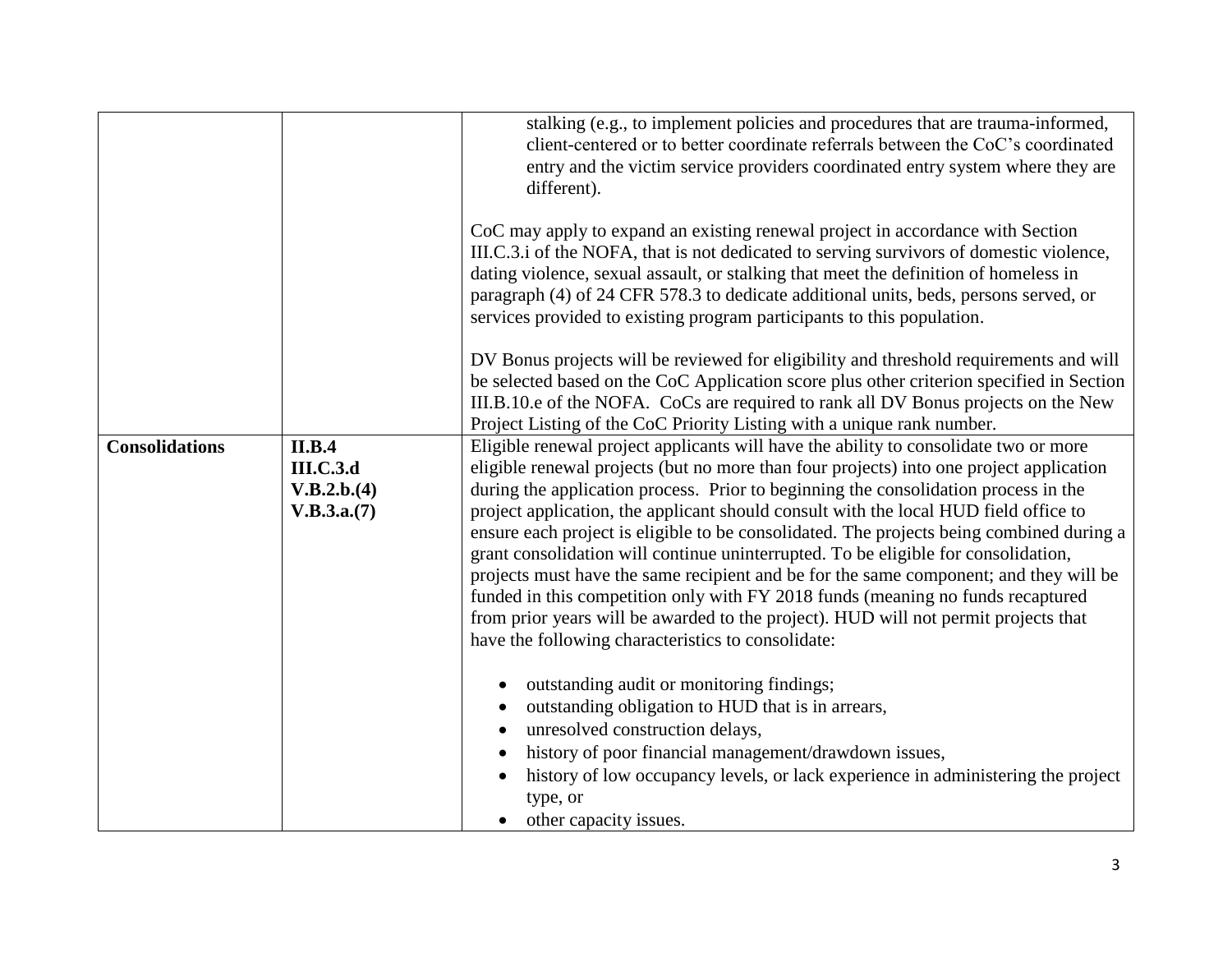|                     |                      | HUD will not permit a transitional housing and a permanent housing project to<br>consolidate to form a Joint TH and PH-RRH component project and will not permit a<br>transition grant to be consolidated with any other project. Additionally, transition<br>grants cannot use the consolidation process in the FY 2018 CoC Program Competition.                                                                                                                                                                                  |
|---------------------|----------------------|------------------------------------------------------------------------------------------------------------------------------------------------------------------------------------------------------------------------------------------------------------------------------------------------------------------------------------------------------------------------------------------------------------------------------------------------------------------------------------------------------------------------------------|
| <b>Bonus</b> and    | <b>Bonus:</b>        | CoCs may submit new project applications under the bonus and reallocation process.                                                                                                                                                                                                                                                                                                                                                                                                                                                 |
| <b>Reallocation</b> | <b>III.B.3.c</b>     | In the FY 2018 CoC Program Competition, HUD will allow projects and CoCs to                                                                                                                                                                                                                                                                                                                                                                                                                                                        |
|                     | <b>Reallocation:</b> | combine bonus and reallocation available funding in a single project as both new bonus                                                                                                                                                                                                                                                                                                                                                                                                                                             |
|                     | <b>III.B.3.q</b>     | and new projects created through the reallocation process have the same eligible new<br>components:                                                                                                                                                                                                                                                                                                                                                                                                                                |
|                     |                      | PH-PSH;<br>$\bullet$                                                                                                                                                                                                                                                                                                                                                                                                                                                                                                               |
|                     | <b>Both:</b>         | PH-RRH;                                                                                                                                                                                                                                                                                                                                                                                                                                                                                                                            |
|                     | V.B.2.c.(1)          | Joint TH and PH-RRH                                                                                                                                                                                                                                                                                                                                                                                                                                                                                                                |
|                     | V.B.3.a.(3)          | HMIS (dedicated); and                                                                                                                                                                                                                                                                                                                                                                                                                                                                                                              |
|                     | V.B.3.a.(6)          | SSO-CE.<br>$\bullet$                                                                                                                                                                                                                                                                                                                                                                                                                                                                                                               |
|                     |                      | Bonus: A CoC is eligible to apply for up to 6 percent of its Final Pro Rata Need<br>(FPRN) and may apply for more than one bonus project provided it has demonstrated<br>the ability to reallocate lower performing projects to create new higher projects as<br>outlined in Section VII.B.2.c of the NOFA.                                                                                                                                                                                                                        |
|                     |                      | Reallocation: CoCs can shift funds in whole or part from existing eligible renewal<br>projects to create one or more new projects without decreasing the CoC's ARD. New<br>projects created through reallocation must meet the requirements set forth in Section<br>II.B.1 of the NOFA and the project eligibility and project quality thresholds established<br>by HUD in Sections V.C.3.b and V.C.3.c of the NOFA. CoCs may only reallocate<br>eligible renewal projects that have previously been renewed under the CoC Program |
|                     |                      | Because new project applications may be created through the reallocation or bonus<br>processes, if HUD determines that a project applicant or a CoC incorrectly classified<br>one or more new projects as reallocation or bonus, HUD may reclassify the project(s)                                                                                                                                                                                                                                                                 |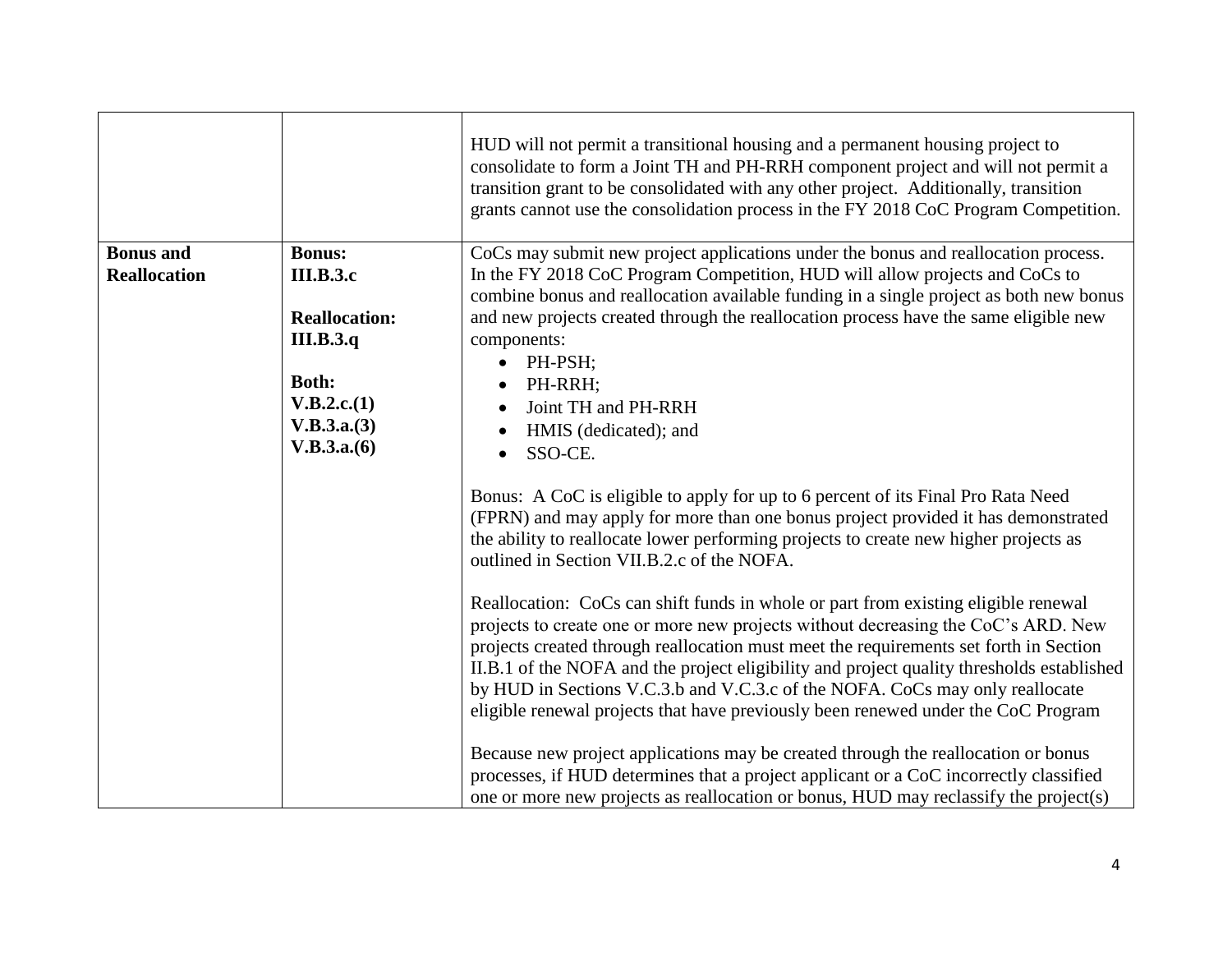|                          |                                       | as either reallocation or bonus if the CoC exceeded either its reallocation or bonus                                                                                                                                                                                                                                                                                                                                                                                                                                                                                                                                                                                             |
|--------------------------|---------------------------------------|----------------------------------------------------------------------------------------------------------------------------------------------------------------------------------------------------------------------------------------------------------------------------------------------------------------------------------------------------------------------------------------------------------------------------------------------------------------------------------------------------------------------------------------------------------------------------------------------------------------------------------------------------------------------------------|
|                          |                                       | amount.                                                                                                                                                                                                                                                                                                                                                                                                                                                                                                                                                                                                                                                                          |
| <b>Tier 1 and Tier 2</b> | <b>II.B.10</b>                        | Tier 1 remains at 94 percent of the CoC's Annual Renewal Demand (ARD) and Tier 2<br>is the difference between Tier 1 and the CoC's ARD plus any amount available for<br>bonus amounts as described in Section III.C.3.c of the NOFA. All project applications<br>except CoC planning and UFA Costs project must be ranked. Project applications that<br>must be ranked are: all new reallocation, bonus, DV Bonus and renewal project<br>applications.                                                                                                                                                                                                                           |
|                          |                                       | DV Bonus projects will be reviewed for eligibility and threshold requirements and will<br>be selected based on the CoC Application score plus other criterion specified in Section<br>III.B.10.e of the NOFA. If the DV Bonus project application is selected for conditional<br>award with DV Bonus funds, HUD will remove the DV Bonus project from the CoC's<br>ranking and projects under the DV Bonus will move up one rank position. If the DV<br>Bonus project is not selected with DV Bonus funds, HUD will retain the DV Bonus<br>project in its ranked position and consider the project for conditional award under the<br>regular bonus amount available to the CoC. |
| <b>Ranking</b>           | L.2<br><b>II.B.9</b><br>II.B.10.b.(2) | HUD will continue to require Collaborative Applicants to rank all projects, except CoC<br>planning and Unified Funding Agency (UFA) Costs projects, in two tiers as described<br>Sections II.B.10. a and b of the NOFA.                                                                                                                                                                                                                                                                                                                                                                                                                                                          |
|                          |                                       | All project applications approved by the CoC must be listed on the CoC Priority<br>Listing in rank order, except project applications for CoC planning and UFA Costs<br>which will not be ranked, to establish the project applications located within Tier 1 and<br>the project applications located within Tier 2.                                                                                                                                                                                                                                                                                                                                                             |
|                          |                                       | CoCs are required to rank all DV Bonus projects on the New Project Listing of the<br>CoC Priority Listing with a unique rank number. If a project application designated as<br>DV Bonus is conditionally selected by HUD with DV Bonus funds, HUD will remove<br>the ranked DV Bonus project from the New Project Listing and all other project<br>applications ranked below the DV Bonus project will slide up one rank position. If the<br>DV Bonus project is not selected with DV Bonus funds, HUD will retain the DV                                                                                                                                                        |